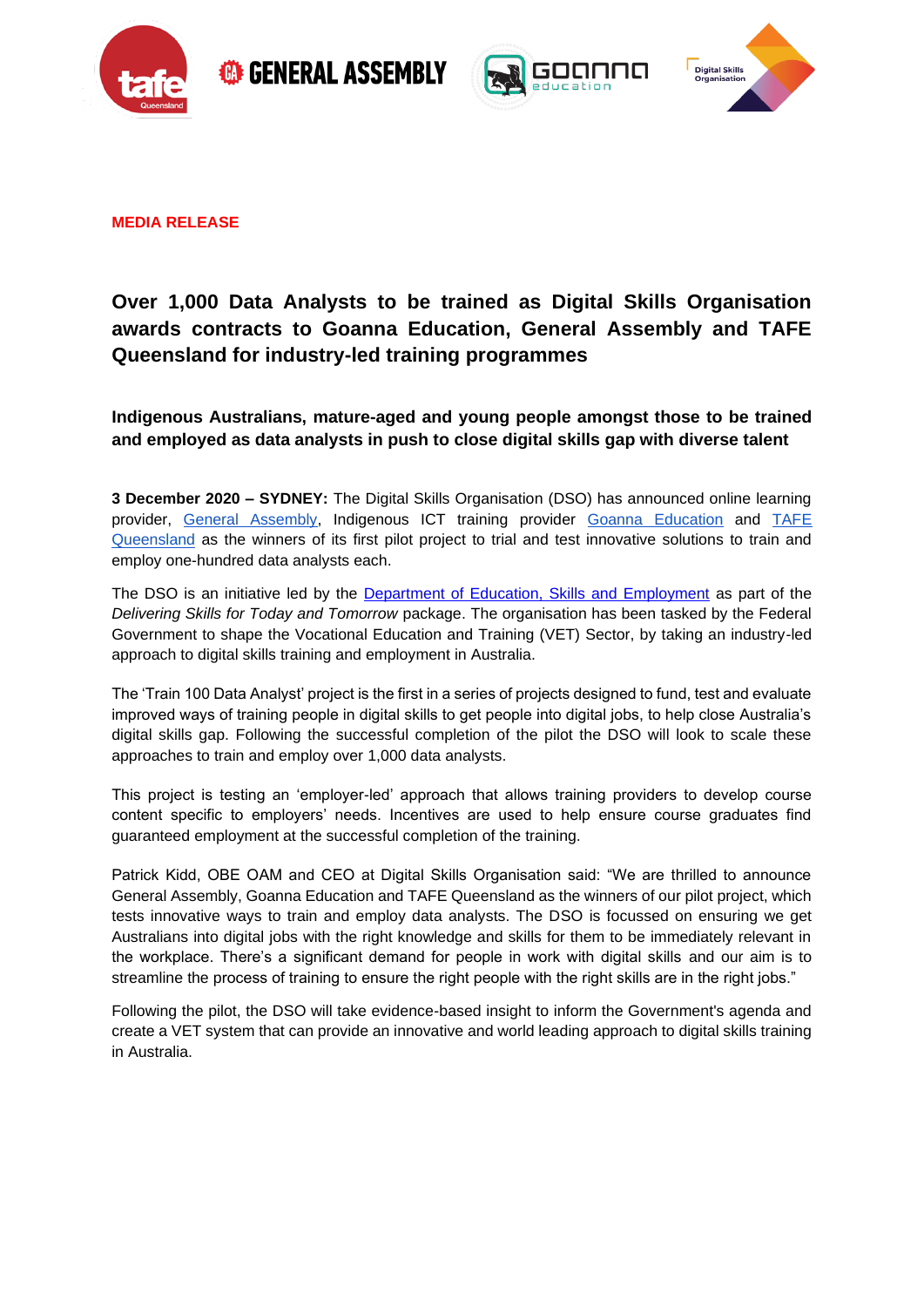





# **Quote attributable to S. Ryan Meyer, Managing Director - Asia Pacific at General Assembly:**

"General Assembly is thrilled to announce our partnership with the Digital Skills Organisation of Australia. With their support, we will train up to 100 individuals in Data Analysis through an immersive 9-week program and help them find jobs in the modern economy. We are honoured to be part of this program, which is the first of its kind in Australia, that will align the interests of individuals, industry, and the government."

# **Quote attributable to Sally Browner, CEO at Goanna Education:**

"Goanna Education is so incredibly excited to be part of the DSO initiative to develop innovative ways to train up to 1,000 Data Analysts. Goanna is passionate about driving diversity in the tech sector and we are bringing to the table, a wealth of knowledge about effective, intensive, technology education, amazing connections with industry and a vision for better inclusion of First Nations candidates in this style of program."

### **Quote attributable to Bob Easton, Chairman at Accenture Australia, and New Zealand:**

"Through training and internship opportunities we are collaborating with Goanna Education to upskill Indigenous talent across Australia; equipping those who are looking for jobs with the right skills to fill open positions. We're proud that our decisive action and an unwavering commitment to equality is driving change for Indigenous Australians, helping them to be job-ready for roles at organisations like Accenture."

*\*Please note Accenture Australia and New Zealand is an official corporate partner of Goanna Education.*

#### **Quote attributable to Sanan Themo, CEO at Ingrity:**

"Many Small Medium Businesses in Australia are joining the "data rush" to convert data they collect into dollars. Skilled data analysts at the price point SMB can access are in short supply. DSO initiative will help increase the supply of highly skilled data analysts and create new job opportunities. Ingrity is pleased to be working with Goanna Education to help provide real life data challenges as part of this program and look at supporting the candidates to optimise their employment opportunities." *\*Please note Ingrity is an official corporate partner of Goanna Education.*

#### **Quote attributable to Jackie French, Director at TAFE Queensland:**

"TAFE Queensland is excited to officially announce its partnership with the Digital Skills Organisation, championing its first pilot program to train one-hundred data analysts and help them gain successful employment. For more than 137 years, TAFE Queensland has been delivering practical and industryrelevant training to equip students with the skills and experience they need to be job-ready and build lifelong careers. We pride ourselves on working with industry partners to ensure our training meets current and future employment demands and the addition of the Digital Skills Organisation will further enable us to deliver the skilled data analysts that Queensland and Australia needs now and into the future."

**-END-**